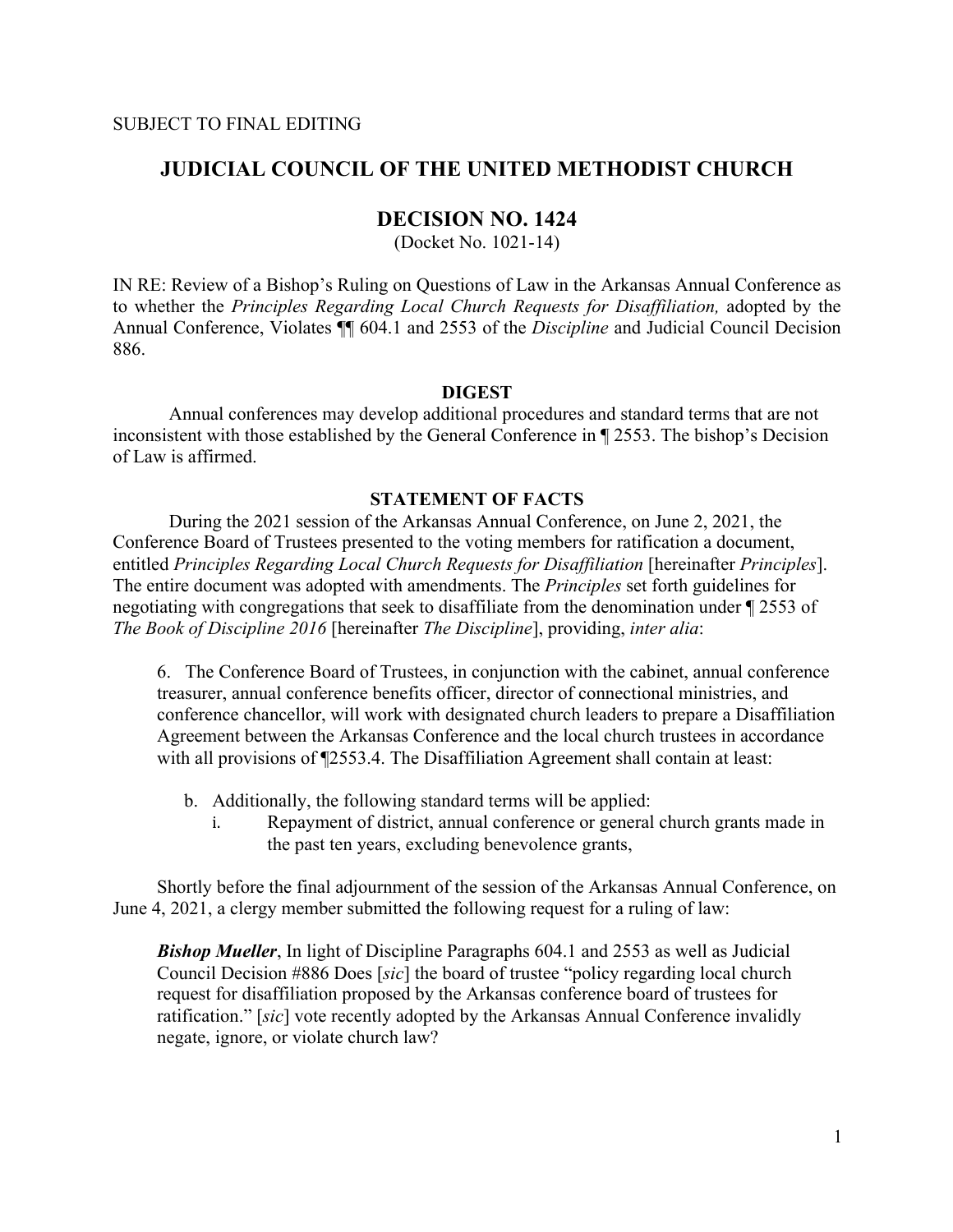## QUESTION:

Is Section 6bi in violation of the Disciple paragraph 2553? Our new policy states that "Additionally, the following standard terms will be applied: I. Repayment of district, annual conference or general church grants made in the past 10 years, excluding benevolent grants," [*sic*]

I question the legitimacy of this expectation, especially since the record shows that GC2019 made a conscious choice to REMOVE the following language from what was proposed for Para 2553: "All grants received by the local church from the annual conference or its ancillary organizations within five (5) years from the date of disaffiliation shall be repaid."

I believe these are important question for not only United Methodists in Arkansas, but throughout the connection.

[emphasis in original]

On June 30, 2021, Bishop Gary Mueller issued his Decision of Law in which he ruled:

**Ruling: I rule that Section 6bi of the document,** *Principles Regarding Local Church Requests for Disaffiliation Proposed by the Arkansas Conference Board of Trustees for Ratification by the Arkansas Annual Conference***, that requires the Arkansas Annual Conference Board of Trustees to seek "repayment of district, annual conference or general church grants made in the past 10 years, excluding benevolent grants" does not invalidly negate, ignore, or violate church law contained in ¶604.1, ¶2553 and Judicial Council Decision 886, and may be utilized by the Board of Trustees to craft a settlement agreement with a congregation disaffiliating under the provisions ¶2553.**

[italics and boldface in original]

## **JURISDICTION**

The Judicial Council has jurisdiction pursuant to ¶ 2609.6 of *The Discipline*.

#### **ANALYSIS AND RATIONALE**

The main issue in this case is whether § 6(b)(i) of the *Principles* adopted by the Arkansas Annual Conference violates the will of the General Conference as expressed in ¶ 2553. The Constitution established a sound balance of powers between the General Conference and annual conferences, ensuring that no single body has absolute authority in matters of disaffiliation. In JCD 1366, we held that, "[w]hile the General Conference, under the authority of ¶ 16.3, may regulate the process and set the conditions for an annual conference to leave The United Methodist Church, the annual conference, having 'reserved to it…such other rights as have not been delegated to the General Conference under the Constitution,' exercises autonomous control over the agenda, business, discussion, and vote on the question of withdrawal." JCD 1366 at 44, quoting Const., ¶ 33. We affirmed this principle, in JCD 1379, by stressing that, "[s]ince the disaffiliation of local churches is not mentioned among the enumerated powers of the General Conference, this subject matter has 'not been delegated to the General Conference under the